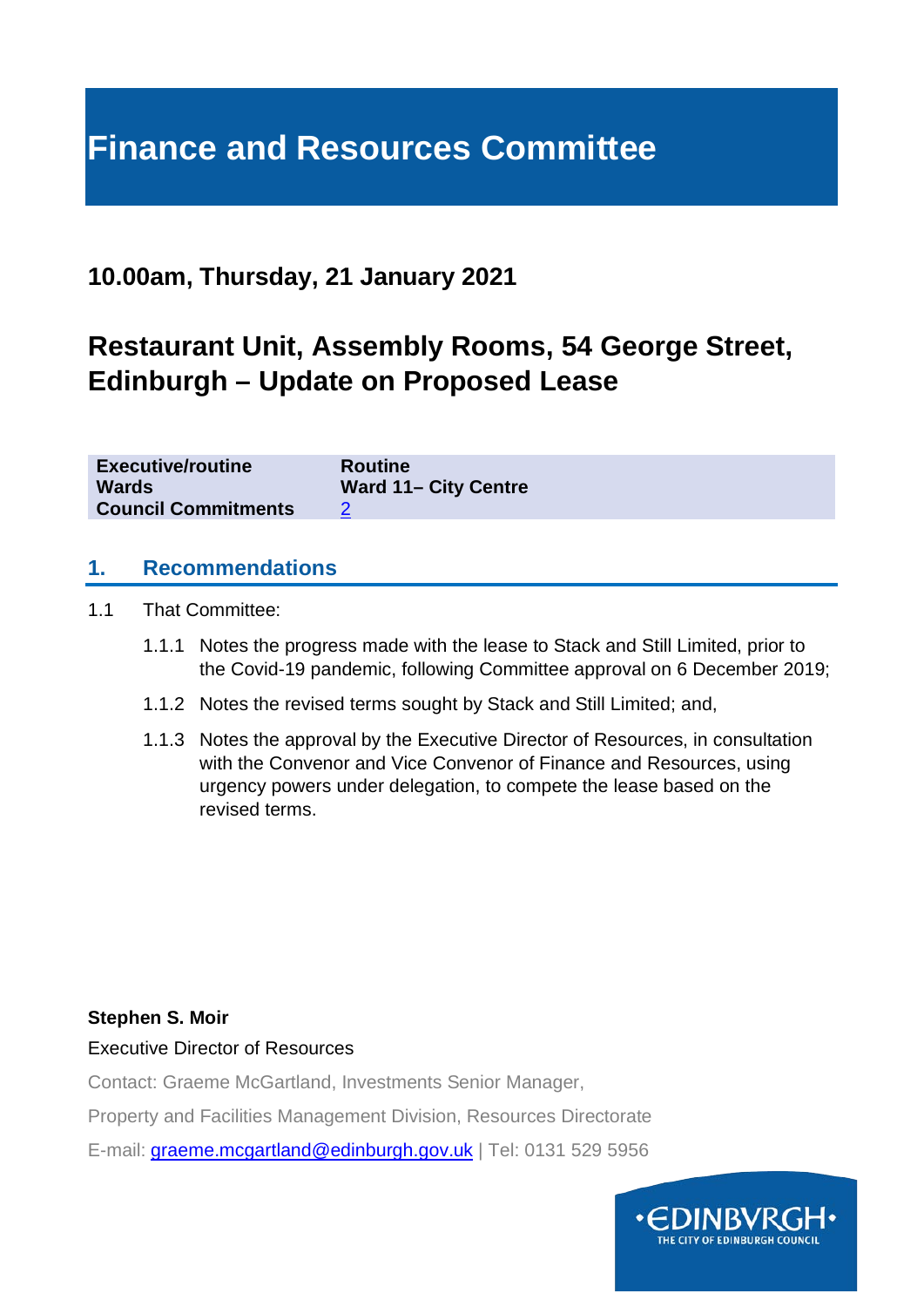# **Report**

# **Restaurant Unit, Assembly Rooms, 54 George Street, Edinburgh – Update on Proposed Lease**

#### **2. Executive Summary**

2.1 On 6 December 2019, Committee approved a 15-year lease of the restaurant unit within the Assembly Rooms to Stack and Still Limited. As a result of the Covid-19 pandemic, Stack and Still has sought revised terms, along with an entry date prior to an available Committee. Consequently, approval was given to proceed on the revised terms by the Executive Director of Resources, in consultation with the Convenor and Vice Convenor of Finance and Resources, using urgency powers in accordance with the Scheme of Delegation to Officers. This report updates the Committee on the revised terms which were agreed.

#### **3. Background**

- 3.1 Jamie's Italian Limited entered into a Company Voluntary Arrangement (CVA) in February 2018 and subsequently liquidated on 21 May 2019.
- 3.2 The property was marketed for lease and discussions took place with interested parties, however only one party, Stack and Still Limited (S&S), came forward with a formal proposal.
- 3.3 The Finance and Resources Committee, on 6 December 2019, approved a 15-year lease. However, it was not possible to complete the lease prior to the Covid-19 pandemic and associated lockdown.
- 3.4 The tenant has approached the Council with a revised proposal to reflect the current economic conditions and the prospects for short term recovery in the restaurant sector. The tenant was seeking completion of the lease on the revised terms to enable a date of entry in early January to begin fit out works.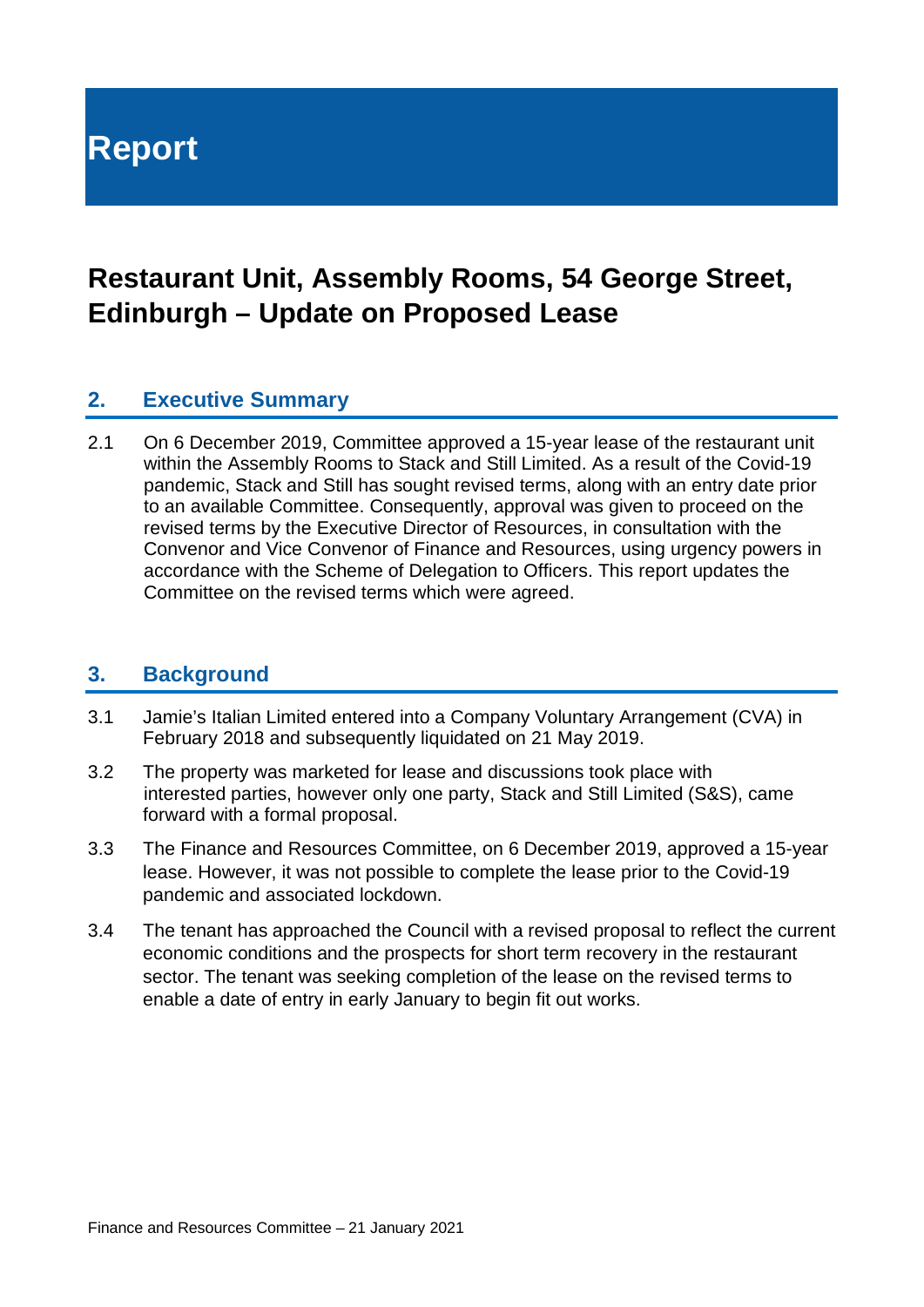### **4. Main report**

4.1 A comparison of the terms approved by Committee and the revised proposal is out below:

|                   | <b>Committee Approval</b>                                                                                                                 | <b>Stack &amp; Still Revised</b><br><b>Proposal</b>                                                                                                                                                     |
|-------------------|-------------------------------------------------------------------------------------------------------------------------------------------|---------------------------------------------------------------------------------------------------------------------------------------------------------------------------------------------------------|
| <b>Lease Term</b> | 15 years with tenant<br>break option at year 10                                                                                           | 15 years with tenant<br>break option at year 10                                                                                                                                                         |
| <b>Base Rent</b>  | The higher of a base<br>rent of £150,000 per<br>annum or 8% of gross<br>annual turnover net of<br>VAT and capped at<br>£300,000 per annum | The higher of a base<br>rent of £150,000 per<br>annum or 8% of gross<br>annual turnover net of<br>VAT and capped at<br>£300,000 per annum                                                               |
| <b>Incentive</b>  | Equivalent of 12 months<br>rent free with half rent<br>paid for years 1 and 2                                                             | Equivalent of 24<br>months' rent free<br>payable by 6 months<br>rent free and 30 months<br>at £5,000 per month<br>(S&S had initially sought<br>6 months rent free and<br>36 months at £5k per<br>month) |

- 4.2 In summary, although the lease term and rent remain the same, an increase to the initial incentive was being sought. In simple terms, over the first three years of the lease there is a reduction in income to the Council of £150,000 (minimum due to potential for turnover to result in a higher than base rent).
- 4.3 S&S were targeting an early entry date of January 2021 to commence fit out works to allow for potential opening in February, albeit this was prior to the recent lockdown announcements of 4 January 2021.
- 4.4 Such a tight timescale would not have permitted a report to Committee to seek approval to the revised terms. Consequently, on 18 December 2020, the Executive Director of Resources formally consulted with the Convenor and Vice Convenor of Finance and Resources and approval was given for the use the Urgency Powers under the Scheme of Delegation to Council Officers to complete the lease on these revised terms.

#### **5. Next Steps**

5.1 Following the approval to proceed using urgency powers under delegation work has continued to complete the lease.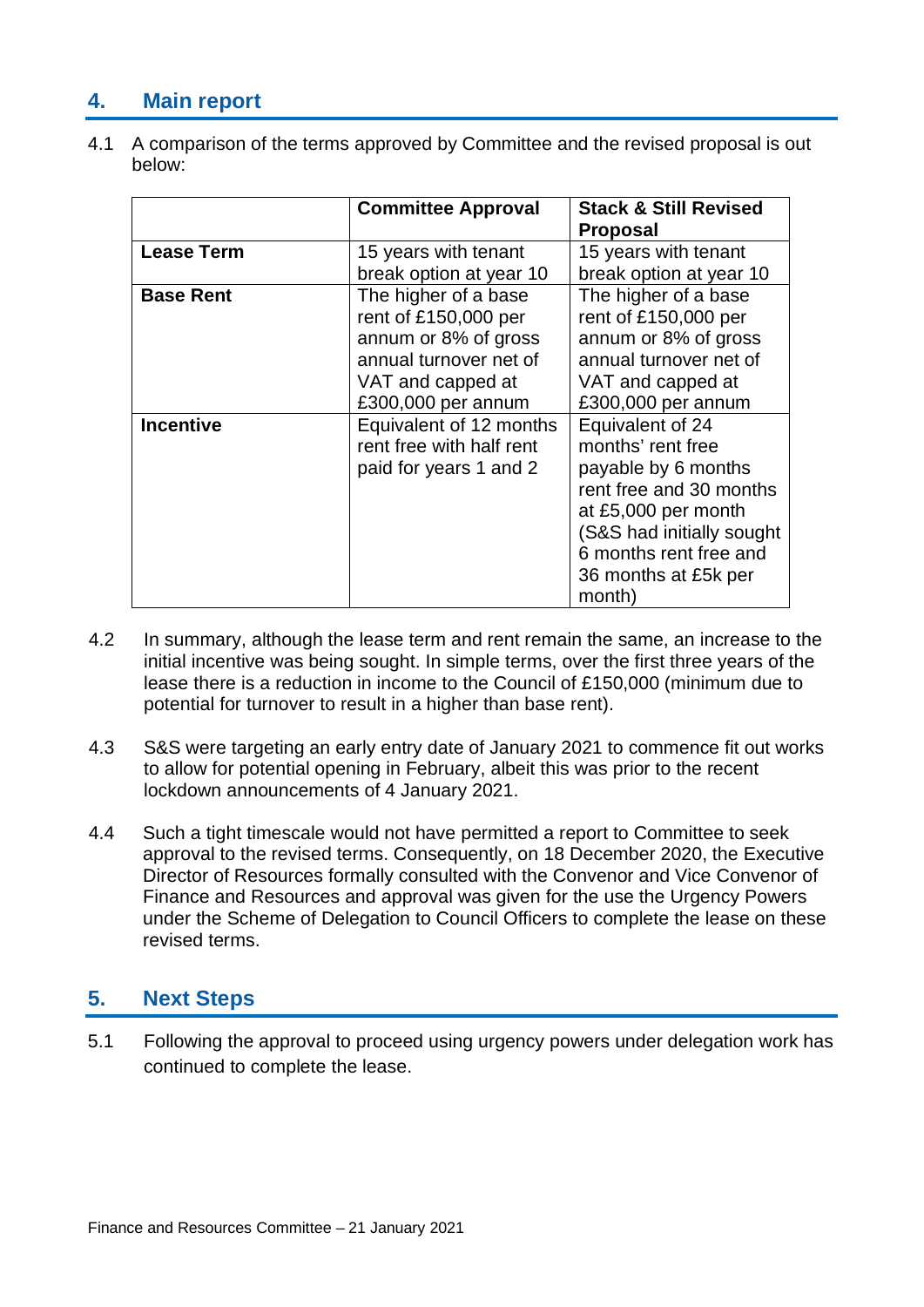#### **6. Financial impact**

6.1 Over the first three years of the lease there is a reduction in income to the Council of £150,000 (minimum due to potential for turnover to result in a higher than base rent).

### **7. Stakeholder/Community Impact**

7.1 Ward members have been made aware of the recommendations of the report.

#### **8. Background reading/external references**

8.1 [Report to Finance and Resources Committee 6 December 2019](https://democracy.edinburgh.gov.uk/documents/s11679/Item%208.3%20-%20Proposed%20Lease%20Assembly%20Rooms%2054%20George%20Street.pdf)

#### **9. Appendices**

9.1 Appendix 1 – Location Plan